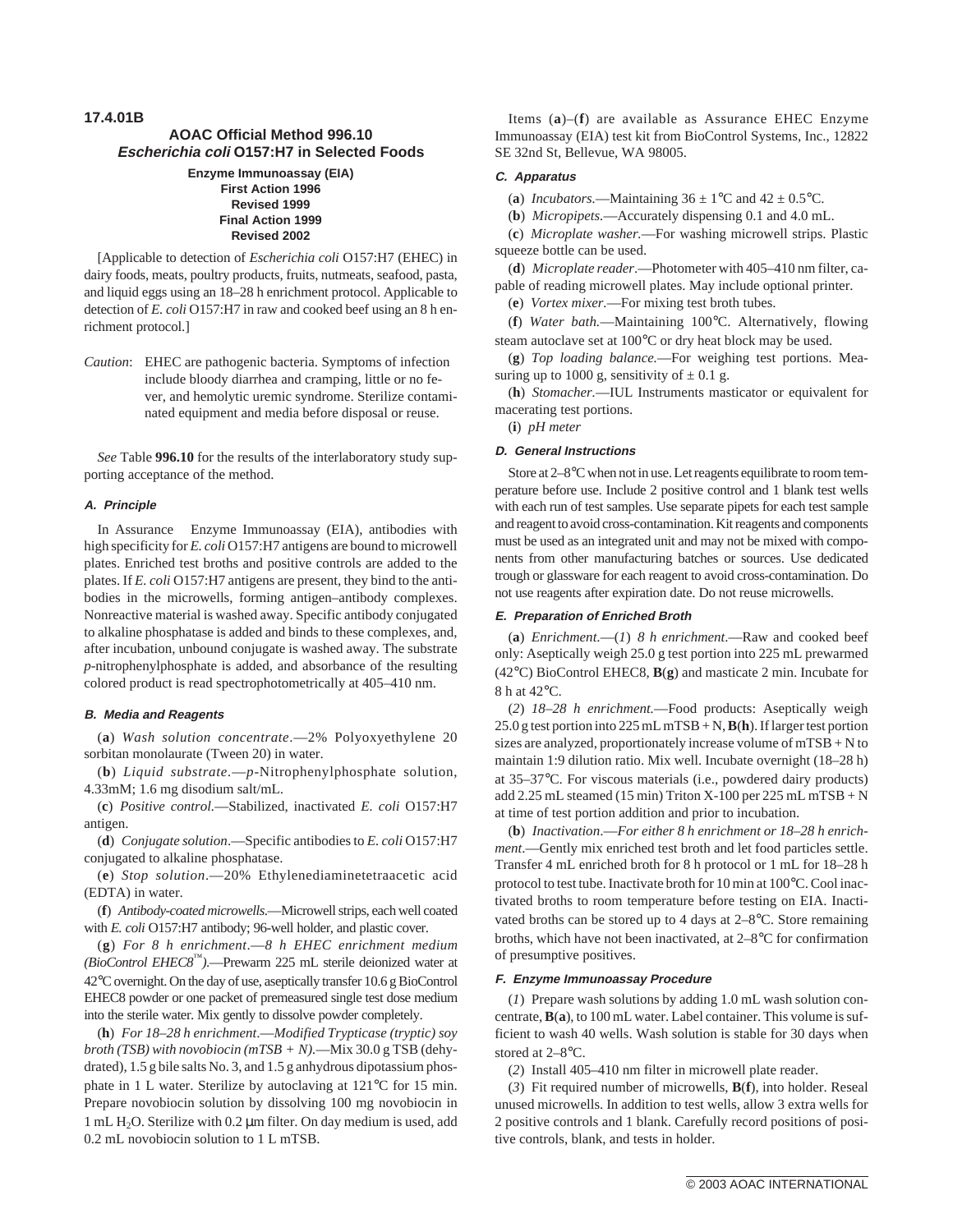|                 |                                                                                                                                                                                                                                                                                            |           |                |                        |                           | Test broths positive |                            |                          |     | Sensitivit<br>rate, % <sup>c</sup> |                          | total positive sam-<br>Incidence of false<br>negatives among<br>ples. % | Specificit<br>rate. % <sup>e</sup> | Incidence of false<br>positives among<br>total negative<br>samples, % | Aareement                                            |
|-----------------|--------------------------------------------------------------------------------------------------------------------------------------------------------------------------------------------------------------------------------------------------------------------------------------------|-----------|----------------|------------------------|---------------------------|----------------------|----------------------------|--------------------------|-----|------------------------------------|--------------------------|-------------------------------------------------------------------------|------------------------------------|-----------------------------------------------------------------------|------------------------------------------------------|
| Food type       | Level                                                                                                                                                                                                                                                                                      | MPN/g     | No. of<br>labs | test portions<br>No.of | EΙA<br>Pres. <sup>a</sup> |                      | Conf. <sup>ª</sup> Culture | square $^{\rho}$<br>ā    | EIA | Culture                            | EIA                      | Culture                                                                 | ΕIΑ                                | ΕIΑ                                                                   | between EIA and cul-<br>ture methods, % <sup>9</sup> |
| Raw ground beef | <b>NOT</b>                                                                                                                                                                                                                                                                                 | 0.007     |                |                        | 27                        | 28                   | $\frac{6}{5}$              |                          | 8   | 46                                 | 20.0                     | 54.0                                                                    |                                    |                                                                       | 52                                                   |
|                 | High                                                                                                                                                                                                                                                                                       | 0.147     |                |                        | 52                        | 55                   | S                          | $\overline{0}$           | 96  | 93                                 | 4.0                      | 2.0                                                                     | $\overline{0}$                     |                                                                       | 85                                                   |
|                 | Jninoculated                                                                                                                                                                                                                                                                               | Å∿<br>NA^ |                | ළ                      |                           |                      |                            | I                        | I   | I                                  | $\overline{\phantom{a}}$ | $\bigg $                                                                | I                                  | I                                                                     | $\overline{\phantom{a}}$                             |
| Cooked beef     | <b>NOT</b>                                                                                                                                                                                                                                                                                 | 0.004     |                | 8                      | 26                        | 25                   | Ξ                          | 4.3                      | ౚ   | 36                                 | 19.0                     | 64.0                                                                    | $\frac{8}{1}$                      |                                                                       | 59                                                   |
|                 | High                                                                                                                                                                                                                                                                                       | 0.014     |                | မ္ထ                    | 39                        | 37                   | ಸ                          | 8.9                      | 86  | $\overline{49}$                    | 14.0                     | 51.0                                                                    | $\overline{0}$                     |                                                                       | 57                                                   |
|                 | Uninoculated                                                                                                                                                                                                                                                                               | Å∿<br>NA^ |                | 8                      |                           |                      |                            | $\overline{\phantom{a}}$ | I   | I                                  | I                        | $\overline{\phantom{a}}$                                                | $\overline{\phantom{a}}$           | $\overline{\phantom{a}}$                                              | $\overline{\phantom{a}}$                             |
| a               | Chi square, as defined by McNemar is ( a − b  − 1) <sup>2</sup> /(a + b) where a = test portions positive by ElA and he test portions negative by ElA and positive by culture. A chi square value >3.84 indicates<br>Pres. = Presumptive positive data, Conf. = culturally confirmed data. |           |                |                        |                           |                      |                            |                          |     |                                    |                          |                                                                         |                                    |                                                                       |                                                      |

significance at  $p < 0.05$ . significance at p < 0.05.

° Sensitivity rate is defined as total number of confirmed positive test portions by EIA divided by total number of confirmed positive test portions by both the EIA and culture methods.<br><sup>d</sup> Incidence of false negatives is Sensitivity rate is defined as total number of confirmed positive test portions by EIA divided by total number of confirmed positive test portions by both the EIA and culture methods

Incidence of false negatives is 100 - sensitivity rate. Low number of total confirmed positives will result in high false negative data.

Specificity rate is defined as total number of analyzed negative test portions by EIA divided by the total number of confirmed negative test

EIA and culture methods

portions by both the

 $100 -$ specificity Incidence of false positives is

 $\sigma$ 

Rate reflects number of confirmed determinations that were equivalent between EIA and culture.

NA = Not applicable. This previously screened food lot was verified to be negative for EHEC.

(*4*) Equilibrate enrichment broth to 25–37°C prior to assay. Do not mix inactivated test broths, **E**(**b**). Use a new pipet tip for each test. Pipet 100 µL aliquot of liquid from each test broth into microwell. Do not transfer food particles. Vortex the positive control, **B**(**c**), and pipet 100 µL aliquot into each positive control well. *Leave blank well empty.*

(*5*) Cover microplate with plastic cover provided and incubate 30 min at 35–37°C. Do not stack anything on top of microwell holder during incubation. Do not agitate plate during any incubation step.

(*6*) After incubation, wash each well 3 times using either procedure (**a**) or (**b**) below:

(**a**) *Washing procedure.*—Completely remove contents of well with microwell washer. Immediately fill wells completely with 250 µL wash solution, **F**(*1*). *Note*: Effective washing is critical to obtain accurate data. Avoid overfilling wells to prevent antigen carryover to adjacent nonreactive wells. Avoid underfilling wells to prevent ineffective washing.

(**b**) *Alternative washing procedure.*—Remove contents of well by inverting and vigorously tapping plate. Completely fill each well with wash solution,  $\mathbf{F}(I)$ , using clean wash bottle. Repeat twice for total of 3 aspiration/wash cycles per step.

(*7*) Immediately after removal of the last wash, mix conjugate solution,**B**(**d**), by gently inverting the bottle several times. Add 100 µL conjugate solution to each well, including control and blank wells. Cover plate with plastic cover and incubate 30 min at 35–37°C.

(*8*) After incubation, wash each well 3 times. Refer to washing procedure instructions, **F**(*6*).

(*9*) Immediately after removal of the last wash, add 100 µL substrate, **B**(**b**), to each well, including control and blank wells. Cover plate with plastic cover and incubate 30 min at 35–37°C. After incubation, *do not wash wells*. Proceed directly to **G**. If reading will be delayed, add 50 µL stop solution,**B**(**e**), to each well. Read within 1 h.

## **G. Reading**

Read control and test well absorbances (A) at 405–410 nm. For valid results, the microwell plate reader must be calibrated against the blank well before test and control wells are read. Standardize reader by reading the blank well and adjusting absorbance to zero. Read the absorbance of each well, starting with the 2 positive controls. *Note*: When reader is standardized to blank well, certain test wells may read <0. This is not uncommon and indicates a negative result.

## **H. Interpretation of Test Results**

(*1*) *8 h enrichment*.—*Positive control value*.—The positive control absorbance readings should be >0.8 A units. Absorbance readings below this value may indicate problems with the washing procedure. Contact BioControl Technical Services for more information.

*Positive results*.—Test wells with absorbance readings ≥0.3 are considered presumptive positive and need to be confirmed. Test wells with absorbance readings <0.3 are negative.

(*2*) *18–28 h enrichment*.—*Positive control value*.—The positive control absorbance readings should be >0.8 A units. Absorbance readings below this value may indicate problems with the washing procedure. Contact BioControl Technical Services for more information.

*Positive results*.—Calculate average value of the 2 positive control absorbance readings (in A units) and multiply by 0.25 to establish the cutoff value:

$$
\frac{(PC1+PC2)}{2} \times 0.25 = \text{cutoff value}
$$